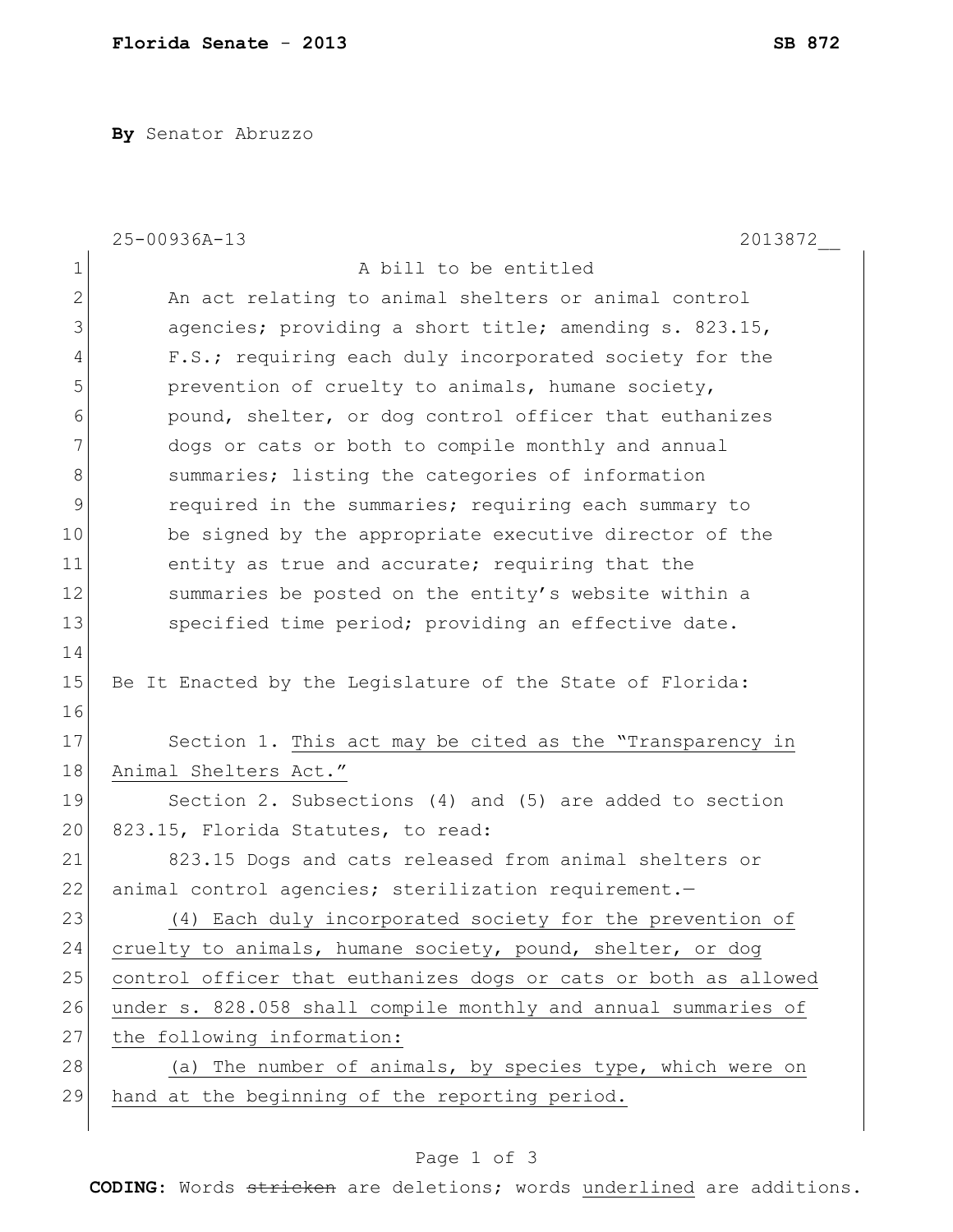|    | 25-00936A-13<br>2013872                                          |
|----|------------------------------------------------------------------|
| 30 | (b) The number of animals, by species type, which were           |
| 31 | surrendered by the owner.                                        |
| 32 | (c) The number of animals impounded as strays.                   |
| 33 | (d) The number of animals, by species type, which were           |
| 34 | confiscated by the animal control agency or animal shelter.      |
| 35 | (e) The number of animals, by species type, which were           |
| 36 | transferred to the facility from another shelter or rescue group |
| 37 | in this state.                                                   |
| 38 | (f) The number of animals, by species type, which were dead      |
| 39 | on arrival.                                                      |
| 40 | (g) The number of animals, by species type, which were           |
| 41 | returned to their owner.                                         |
| 42 | (h) The number of animals, by species type, which were           |
| 43 | adopted.                                                         |
| 44 | (i) The number of animals, by species type, which were           |
| 45 | transferred to another organization or rescue group.             |
| 46 | The number of animals, by species type, which were<br>( i )      |
| 47 | euthanized by the animal control agency or animal shelter.       |
| 48 | (k) The number of animals, by species type, which died,          |
| 49 | were lost, or were stolen while in the direct or constructive    |
| 50 | care of the animal control agency or animal shelter.             |
| 51 | (1) The number of animals, by species type, which remain in      |
| 52 | the custody or constructive custody at the end of the reporting  |
| 53 | period.                                                          |
| 54 | (5) The executive director of each duly incorporated             |
| 55 | society for the prevention of cruelty to animals, humane         |
| 56 | society, pound, or shelter, or dog control officer that          |
| 57 | euthanizes dogs or cats or both as allowed under s. 828.058,     |
| 58 | whether such entity is public or private, shall sign the monthly |
|    |                                                                  |

Page 2 of 3

**CODING**: Words stricken are deletions; words underlined are additions.